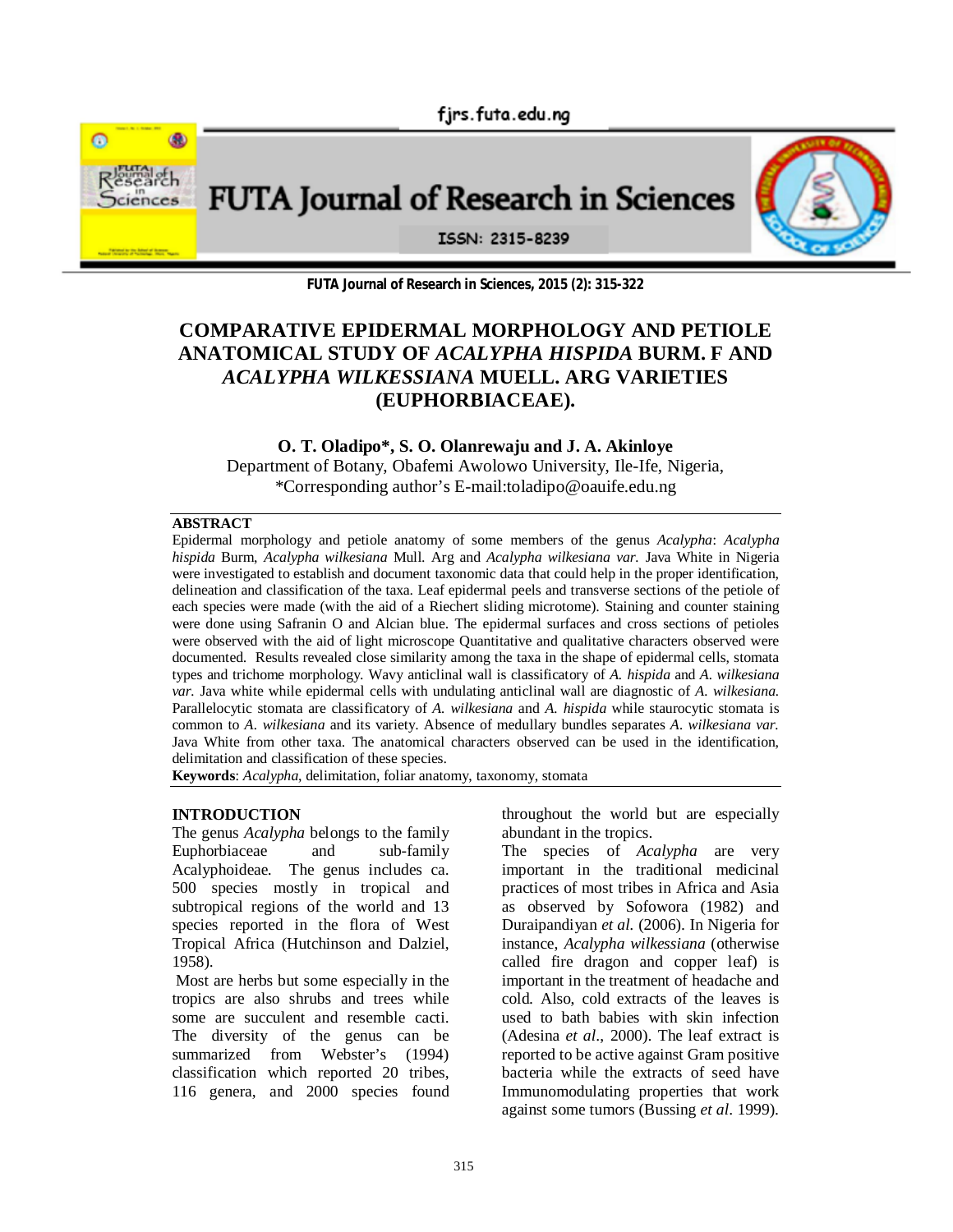Similarly, Ogundaini (2005) reported *A.*<br>*wilkesiang* to have antimicrobial *wilkesiana* to have antimicrobial properties. Onocha *et al*. (2011) reported that different parts of *A. hispida* have been used in the treatment of debilitating diseases like leprosy, Gonorrhea, Asthma, pulmonary problems and kidney ailments. However in spite of the numerous medicinal importances of members of the family Euphorbiaceae, the diversity within the family (and by implication the genus *Acalypha)* has been a major problem to the taxonomy of the taxa (Craig, 1978). The description and taxonomy of the genus *Acalypha* have been attempted at different times by various authors (Qin *et al*., 2004 and Kadiri *et. al*. 2009). Some of these studies were largely focused on the epidermal morphology. In this study, both epidermal morphology and petiole anatomy are employed and this is with a view to deepening the depth of information on available foliar characters that may be useful in the identification of the species studied. Therefore, the objective of this study is to describe the foliar epidermal morphology and petiole anatomical structure of two species of Acalypha and a variety with a view to providing useful data that would give further insight into proper identification and classification of the studied taxa.

### **MATERIALS AND METHODS**

The epidermal peels of both the adaxial and abaxial surfaces of the leaves of the each plant were made. The leaf materials were placed on a clean glass slide and soaked with concentrated trioxonitrate (v) acid  $(HNO<sub>3</sub>)$ . The glass slides were covered and allowed to stand for between 3 and 5 hours. The epidermal surfaces were separated from the macerated leaf materials and transferred into Petri dishes containing water for cleaning the surfaces. Staining was done with safranin O for about five minutes before mounting in glycerine.

$$
Stomata index (S.I) = \frac{S}{S+E} X 100
$$

Where,

S= Number of stomata per unit area.

E= Number of ordinary epidermal cells in the same area.

For the study of the petiole anatomy of the species, transverse sections of the petiole of each of the species were obtained from the proximal, median and distal regions using a microtome. The sections were stained with 10 % aqueous solution of Safranin O and toluidine blue, the stained sections were then thoroughly rinsed in 2- 3 changes of water to remove excess stains; they were then mounted on a clean slide with 25 % glycerol solution. The specimens were observed using the light microscopy under different power of the objective lenses.

Photomicrographs of each slide were made using Olympus microscope with attached Amscope digital camera. Tissue and cell identification and description followed Fahn (1997). All microscope measurements were made with ocular and stage micrometers.

## **RESULTS**

Detailed epidermal morphology and petiole anatomy of the taxa studied is presented below. Summary of qualitative and quantitative epidermal and petiole anatomical characters are presented in Tables 1 and 2.

*Acalypha hispida* (Plate 1A-M)

Epidermal cells are irregular to polygonal, anticlinal walls are wavy on the adaxial lamina surface (Plate1A-E); size ranges from 4.00 - 6.75 µm long and 1.25-4.00 µm broad, costal cells are rectangular, size variable; 7.25-13.00 µm long and 1.78- 4.00 µm broad. Stomata anisocytic, Laterocytic, and Parallelocytic (Plate 1B), guard cells are mostly elliptic, mean stomata index 2.53 %. Indumentummulticellular, uniseriate, hooked, nonglandular trichomes present, the mean length and breadth up to 53.88 µm and 11.37 µm respectively; druses were present. However, on the abaxial surface (Plate 1F-I), epidermal cells are irregular with highly undulating anticlinal walls, costal cells are variable in size, 4.00 - 8.12 µm long and 1.52 - 2.55 µm broad. Anomocytic stomata were present in addition to the types present on the adaxial lamina surface. Mean stomata index on the abaxial surface is 48.07 %. Indumentum the same as for the adaxial lamina surface, mean length and width are 34.00 µm and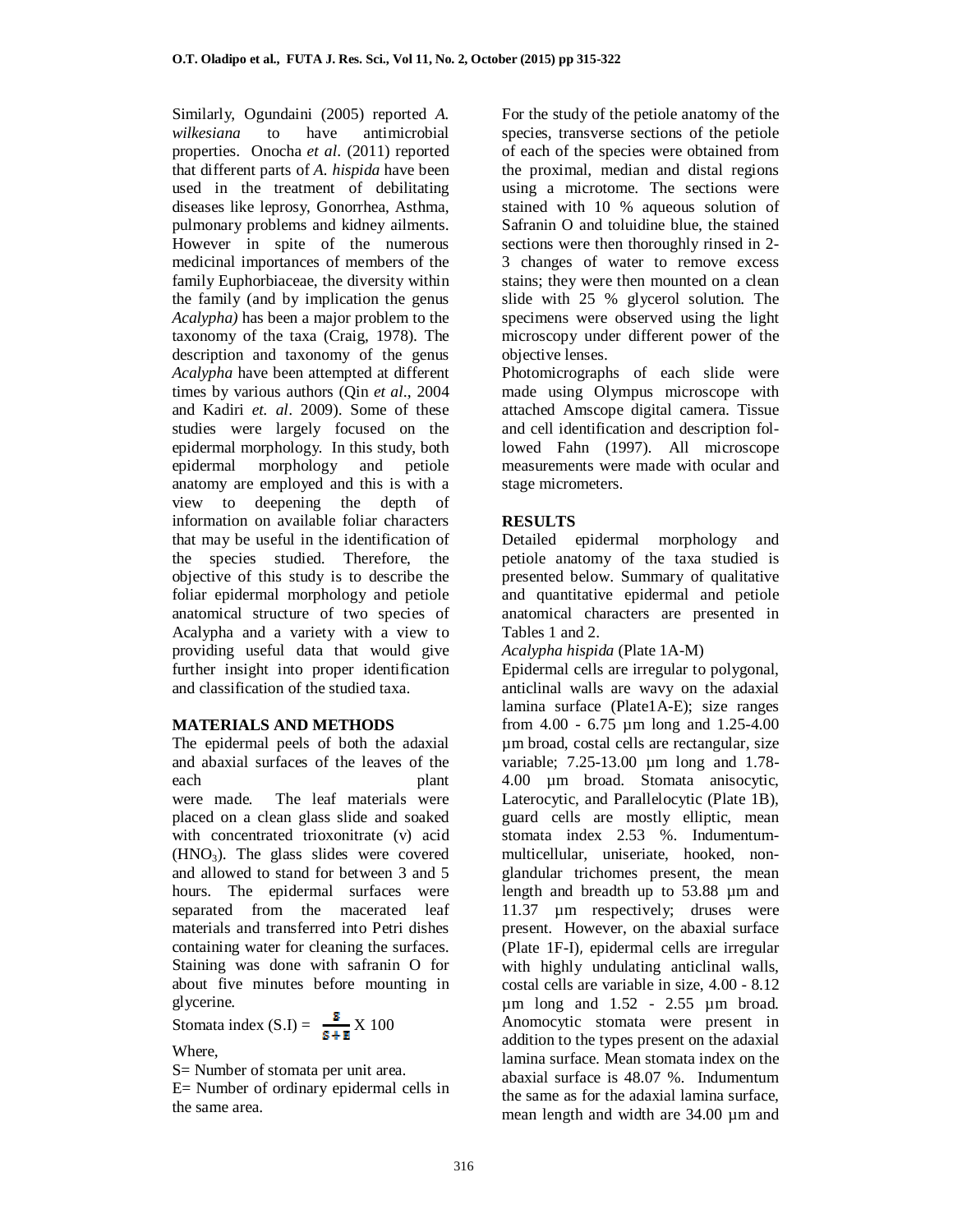7.92 µm respectively. Prismatic crystals and druses are found

*Petiole Anatomy* (Plate 1J-M*)*

Petiole outline is oval in proximal section (Plate 1J) with thin cuticle but reniform in median and distal section (Plate 1K-M) but grooved on the adaxial in all regions. Epidermis is uniseriate having multicellular, non- glandular trichomes. Collenchyma angular, 4-6 layers in proximal, 4-8 and 6-9 in median and distal section respectively. Parenchyma polyhedral, 6-9 layers in proximal, 5-7 in median and 4-7 in distal. Vascular bundle collateral, forming an arc shape of about 8-9 bundles in proximal, 8 in median and 7 in distal. Medullary bundle present between two vascular bundle in distal region (Plate 1L), pith consists of thin walled polyhedral parenchyma. Druses are randomly distributed in the cortex and pith.

### *Acalypha wilkesiana var. Java White (*Plate 2A-G)

The adaxial epidermal cells are irregular with wavy anticlinal walls; size variable, ranging from 3.50-5.25µm long and 1.50-2.75µm broad (Plate 2A-B). Costal cells are rectangular, size varies from 3.50-6.00µm long to 0.75-1.50µm broad. Stomata absent. Trichomes: multicellular, uniseriate, non-glandular (Plate 2A); mean length and width up to 24.25µm and 11.29µm. Druses and prismatic crystals are present. On the abaxial surface (Plate 2C-D), epidermal cells are irregular to polygonal with highly undulating anticlinal walls, cell size ranges from 4.25-7.75µm long and 1.50-3.00µm broad. Costal cells are rectangular, 4.75- 10.00µm long and 1.50-3.50µm broad, Stomata present, largely laterocytic, paracytic, anisocytic and staurocytic (Plate 2D), guard cells are oval, mean stomata index is 35.74%. Multicellular, hooked, non-glandular trichomes present (Plate 2D). Mean length and width of the trichomes about 40.85µm and 12.50µm respectively. Druses are present. *Petiole Anatomy* (Plate 2 E-G)

Petiole outline generally circular to oval in all regions, with shallow groove on distal section (Plate 2G). Epidermis is uniseriate, having numerous multicellular, uniseriate, non glandular trichomes. Angular collenchyma is present in all regions, 7- 10 layers in proximal, 4-6 and 5-9 layers in median and distal. Parenchyma thin walled and polyhedral, 5-8 layers in proximal, 6-9 in median and 5-7 layers in distal. Vascular bundles are collateral, arranged in ring in all regions, consisting 9 bundles in proximal, 8 in median and about 7-8 bundles in distal. Pith relatively wide and parenchymatous. Druses are present in all regions.

*Acalypha wilkesiana Muell Arg* (Plates 3A-K)

Epidermal cells on the adaxial surface (Plate 3A-E) are irregular to polygonal with anticlinal walls slightly undulating; cell size vary, ranging from 2.75-4.25 µm long and 1.25-2.25 µm wide. Costal cells present, predominantly rectangular; 6.25- 10.75 µm long and 2.50-4.00 µm broad. Stomata types observed include anisocytic (Plate 3E), Staurocytic (Plate 3D) and Parallelocytic (Plates 3B and E). Guard cells are mostly elliptical and mean stomata index up to 20.30%. Trichomes present, uniseriate, non-glandular, mean length and width about 56.75µm and 10.55µm respectively. Crystal sand and druses are present. However, on the abaxial surface, epidermal cells are similar to those on the adaxial surface but with highly undulating anticlinal walls. Cells vary in sizes, ranging from  $3.25-6.00 \mu m$ long and 0.75-2.75µm broad. Costal cells are rectangular; 8.00-11.75 µm long and 1.75-3.50µm broad. Stomata laterocytic and paracytic (Plate 3F). Trichomes absent. Druses are present.

*Petiole Anatomy* (Plates 3I-K*)*

Petiole outline is oval in proximal and median with thin cuticle though oval with thick cuticle and deep groove in distal region; epidermis is uniseriate consisting non-glandular, uniseriate, multicellular trichomes. Collenchyma angular, 4-6 layers in proximal, 4-7 in median and 5-9 layers in distal. Parenchyma polyhedral, 5- 8 layers in proximal, 6-8 in median and 4- 6 layers in distal, Vascular bundle collateral, 8 in proximal and median region, 8-9 bundles in distal, forming an arc. Pith consists of polyhedral parenchyma; medullary bundles present in distal region (Plates 3J and K). Druses present in cortex and pith.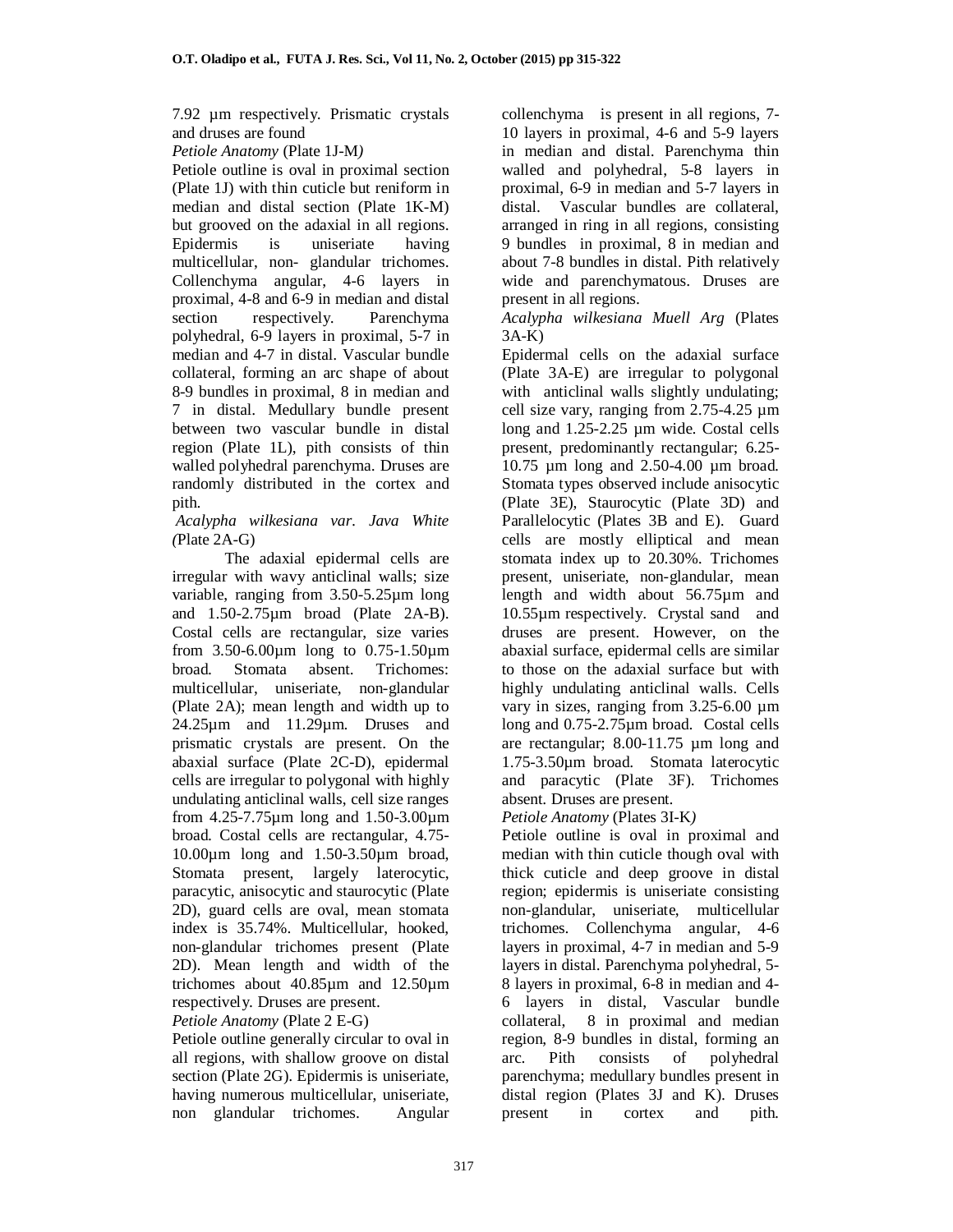

Plate 1(A-M): Epidermal and petiole anatomical features of *A. hispida*



Plate 2 (A-G): Epidermal and petiole anatomy of *A. wilkessiana* var. java White



Plate 3 (A-K): epidermal morphology and petiole anatomy of *A. wilkessiana* Muell Arg.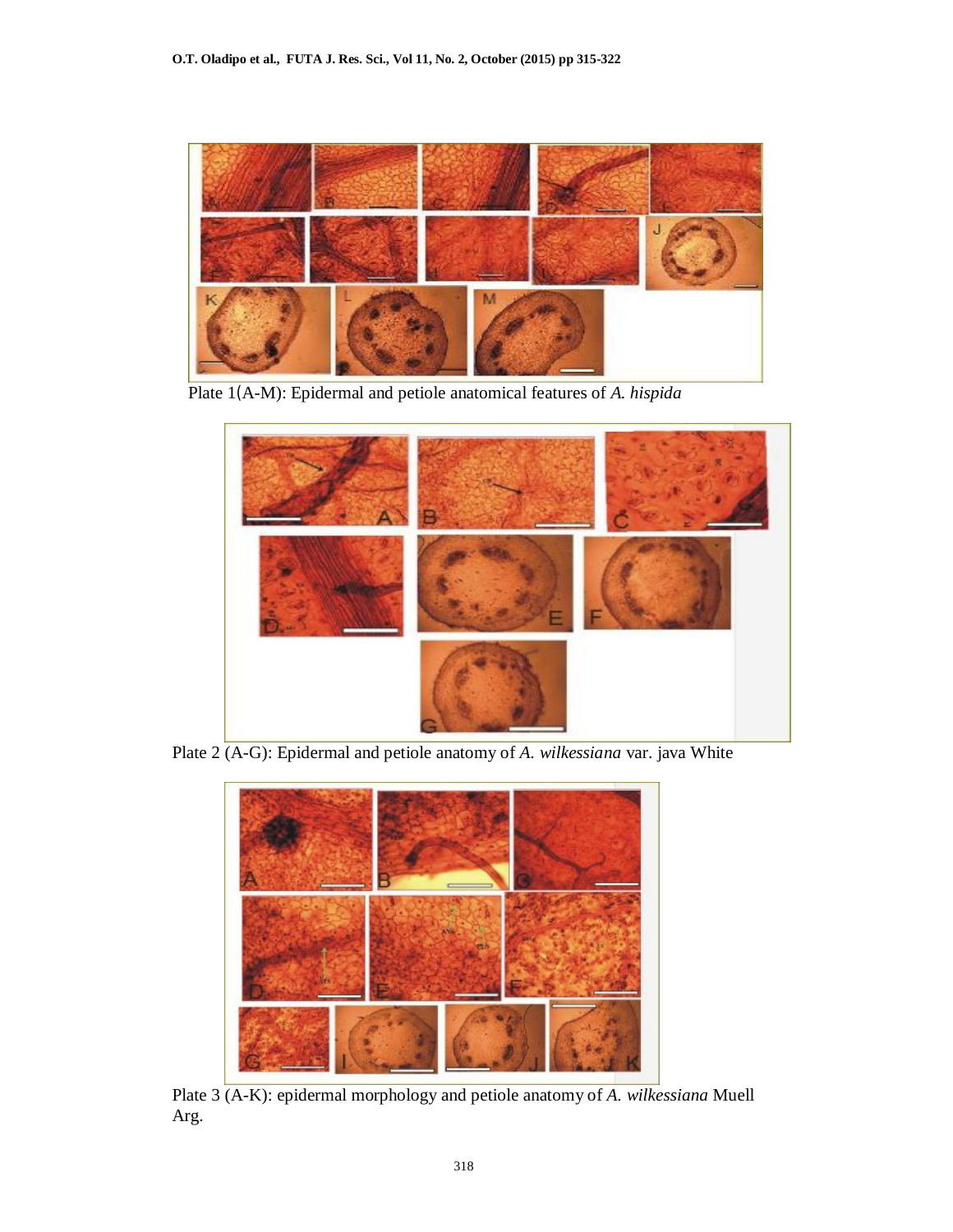.

| <b>Species</b>                  |                  |                             |                                               |                         |                             |                      |  |
|---------------------------------|------------------|-----------------------------|-----------------------------------------------|-------------------------|-----------------------------|----------------------|--|
| <b>Characters</b>               | Acalypha hispida |                             | Acalypha wilkesiana var.<br><b>Java White</b> |                         | Acalypha wilkesiana         |                      |  |
|                                 | Adaxial          | Abaxial                     | Adaxial                                       | Abaxial                 | Adaxial                     | Abaxial              |  |
| <b>Surfaces</b>                 | Surface          | Surface                     | Surface                                       | Surface                 | Surface                     | Surface              |  |
| Anticlinal walls                | Wavy             | Highly<br>undulating        | Wavy                                          | Highly<br>undulating    | Slightly<br>undulating      | Highly<br>undulating |  |
| Epidermal cell<br>$size(\mu m)$ | 4.00-6.75        | 4.00-8.12                   | 3.50-5.25                                     | 4.25-7.75               | 2.75-4.25                   | 3.25-6.00            |  |
| Mean Stomata<br>Index $(\% )$   | 2.53             | 48.07                       | Absent                                        | 35.74                   | 20.30                       | 18.38                |  |
| Trichome types                  | mung             | mung                        | mung                                          | mung                    | mung                        | Absent               |  |
| Costal cells                    |                  | Rectangular and oblong      |                                               | Rectangular             | Rectangular                 |                      |  |
| Crystals                        | Present          |                             |                                               | Present                 | Present                     |                      |  |
| <b>Druses</b>                   |                  | Present                     |                                               | Present                 | Present                     |                      |  |
| Epidermal cells                 |                  | Irregular and polygonal     |                                               | Irregular and polygonal | Irregular and polygonal     |                      |  |
| Guard cells                     |                  | Elliptical                  |                                               | Oval                    | Oval                        |                      |  |
|                                 |                  | Anomocytic, Anisocytic      |                                               | Anisocytic, Laterocytic | Anisocytic, Laterocytic,    |                      |  |
| Stomata types                   |                  | Laterocytic, Paracytic, and | Paracytic and Staurocytic                     |                         | Paracytic,                  |                      |  |
|                                 |                  | Parallelocytic              |                                               | only on Abaxial Surface | Parallelocytic, Staurocytic |                      |  |

**Table 1:** Qualitative and Quantitative foliar epidermal characters of *Acalypha* species

Legend: MUNG- Multicellular Uniseriate Non glandular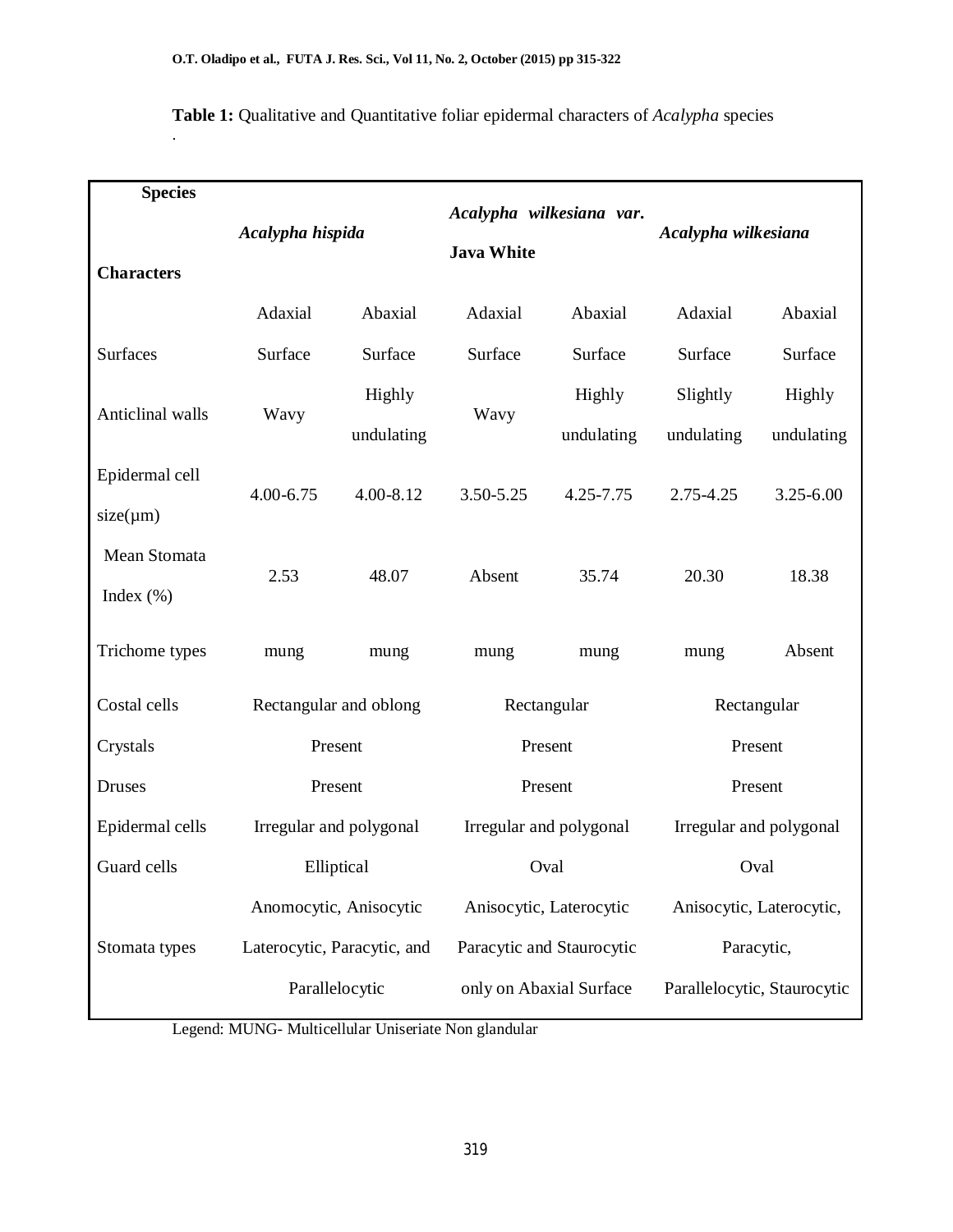Table 2: Qualitative anatomical characters of petiole of *Acalypha* species

| Species                | Acalypha hispida          |         | Acalypha wilkesiana var.<br>Java White |         |                           | Acalypha wilkesiana |         |    |    |
|------------------------|---------------------------|---------|----------------------------------------|---------|---------------------------|---------------------|---------|----|----|
| Character              | Pr                        | Md      | Ds                                     | Pr      | Md                        | Ds                  | Pr      | Md | Ds |
| Parenchyma<br>shape    | Polyhedral                |         | Polyhedral                             |         | Polyhedral                |                     |         |    |    |
| <b>Petiole Outline</b> | Oval and reniform         |         |                                        | Oval    |                           |                     | Oval    |    |    |
| Tannins                | Absent                    |         | Absent                                 |         |                           | Absent              |         |    |    |
| Trichomes type         | Multicellular, uniseriate |         | Multicellular, uniseriate              |         | Multicellular, uniseriate |                     |         |    |    |
| Vascular bundle        | Collateral                |         | Collateral                             |         | Collateral                |                     |         |    |    |
| Collenchyma            | Angular                   |         | Angular                                |         |                           | Angular             |         |    |    |
| Druses                 | Present                   |         | Present                                |         |                           | Present             |         |    |    |
| Groove                 |                           | Present |                                        | Present |                           |                     | Present |    |    |
| Medullary<br>bundle    | Present                   |         | Absent                                 |         |                           | Present             |         |    |    |

Legend: Pr- Proximal, Md- Median Ds- Distal

### **DISCUSSION**

### **Epidermal morphology**

The result of this study as presented in Tables 1 and 2 and illustrated in Figures 1- 3, outlined the foliar epidermal and petiole anatomical characters which are important in differentiating the species studied. The level of affinity among the species of *Acalypha* studied was revealed through data derived from qualitative and quantitative foliar epidermal and petiole anatomical characters of the taxa. General similarity was observed between *A. hispida* and *A. willkessiana* var. Java

White in the nature of anticlinal walls. On the adaxial lamina surface of *A. hispida* and *A. willkessiana* var. Java White, it is wavy but slightly undulating in *A. wilkessiana.* This is in line with the report of Kadiri *et al.* (2009). They reported curved and undulate anticlinal walls for *A. hispida*. However, on the abaxial surface, anticlinal wall is highly undulating in all taxa. The highly undulating anticlinal wall on the abaxial surface of *A. hispida* contradicts the observation of Essiet and Etukudo (2012) that documented simple undulating anticlinal walls. The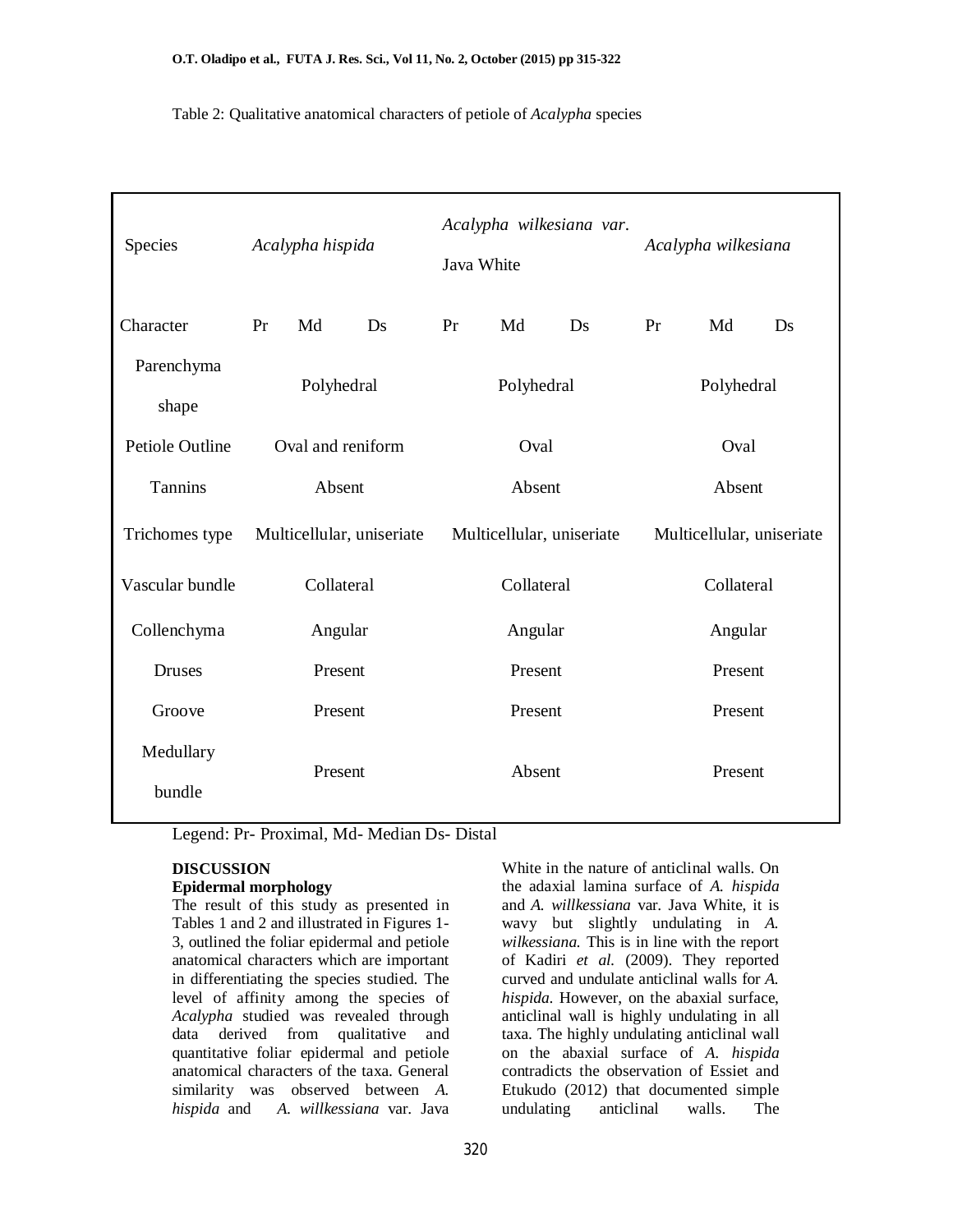considerable overlap among the taxa in the size of epidermal cells limits it value in separating the taxa. The mean length of the epidermal cell is highest on the abaxial surface of *A. hispida* while the lowest is observed on the adaxial surface of *A. wilkessiana* (Table 1). This corroborates the observation of Essiet and Etukudo (2012) and could be used in demarcating the two species. In all species, epidermal cells were largely irregular to polygonal with oval guard cells except in *A. hispida* with elliptic guard cells

Considerable variations exist in stomata type and distribution in the taxa studied. Generally, anisocytic, laterocytic, paracytic stomata were common in all species. These appear to be generic features and is in line with the report of Metcalfe and Chalk (1950). Staurocytic stomata are peculiar to *A. wilkessiana* and its variety, A. wilkessiana var. Java White. However, *A. wilkessiana* and its variety, *A. wilkessiana* var. Java White can further be separated based on the presence of the Staurocytic stomata on the abaxial surface in the variety but on adaxial in *A. wilkessiana*. Parallelocytic stomata is common to *A. hispida* and *A. wilkessiana*. Morphological affinities between *A. hispida* and A. *wilkessiana* have been previously reported( Soladoye 2008). Anomocytic stomata is diagnostic of *A. hispida.* The variations in stomatal index observed in this study can be reasonably employed in demarcating the species. On the adaxial surface, the stomatal index is highest in *A. wilkesiana* while on the abaxial surface, it is highest in *A. hispida*  and lowest in *A. wilkesiana* (Table 1).

Trichomes in the three species are generally multicellular, uniseriate and non-glandular except in *A. wilkesiana* lacking trichomes on the abaxial surface (Table 1). This differs from the result of Essiet and Etukudo (2012) that indicated the presence of trichome on the abaxial surface of *A. wilkesiana*. The pubescence observed in the abaxial surface of A. wilkessiana makes it a unique diagnostic character which could be used to separate the taxon from the rest. However, the quantitative variation in trichome length and width is in line with the report of Essiet and Etukudo (2012) that reported the highest rate for trichome length and width in *A. wilkesiana var*. and the lowest in *A. hispida*.

### **Petiole Anatomy**

Srinaul and Thammathaaworrn (2008) observed that petiole anatomy offers considerable anatomical variations that could be utilized in separating taxa. Variations have been observed in the petiole anatomy of several species of the family Euphorbiaceae with respect to the vasculature, number of hypodermal layers, resolution of vasculature in different number of arcs and vascular bundles, association of sclerenchyma with the vascular tissue, occurrence of sacs, occurrence of crystals and tannins (Thakur and Patil, 2011). These features can be easily employed in taxonomic distinction at lower ranks.

In this study, cresentiform outline in the proximal region is diagnostic in *A. hispida* (Plates 1L and M)*.* Deep groove and thick cuticle in *A. wilkesiana* separates it from the other two taxa having shallow grooves and thin cuticle. However, medullary bundle in *A. wilkesiana var.* separates it from the rest of the taxa

Generally, characters like uniseriate epidermis, collateral vascular bundle, angular collenchyma in all sections and in all species are generic features.

### **CONCLUSION**

Though similarities abound in both the epidermal morphology and petiole anatomy of the taxa studied, variations that are diagnostic and which can be utilized in separating the species exist in the foliar anatomy

### **ACKNOWLEDGEMENTS**

The efforts of Professor Herbert Illoh in the collection of the samples of the species used for the study is appreciated.

### **REFERENCES**

- **Adesina, S.K., Idowu, O., Ogundaini, A.O. Oladimeji, H., Olugbade, T.A.,**
- **Onawunmi, G.O. and Pais, M**. (2000). Antimicrobial constituents of the leaves of *Acalypha wilkesiana and Acalypha hispida.* Phytotherapy Research 14:371- 374.